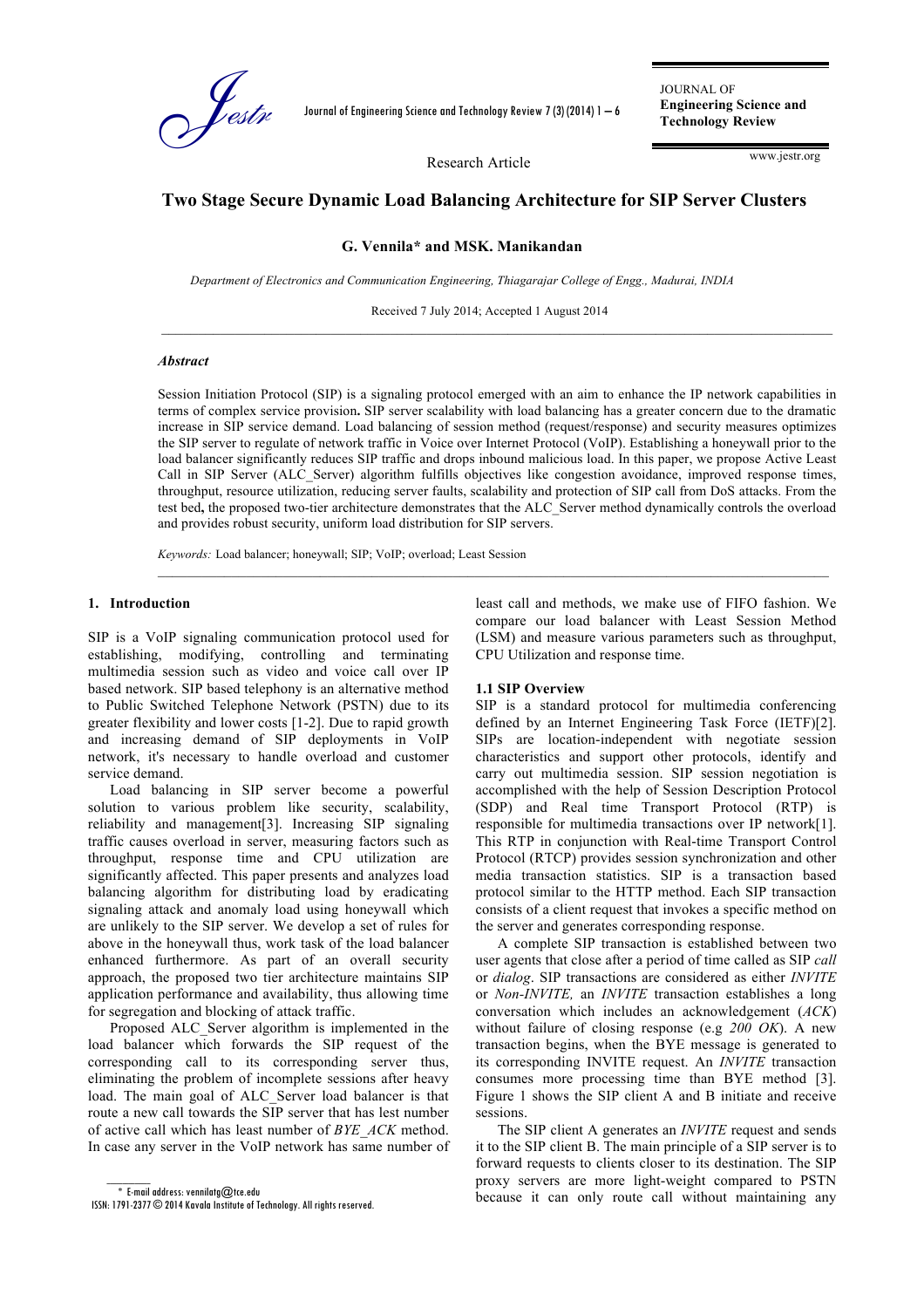session details. The request may traverse via one or more servers. Media session is exchanged and then the call is terminated by sending a *BYE* message. After completing SIP transaction, SIP clients uses cryptographic algorithms to encrypt/decrypt the voice packets.



**Fig. 1.** An example SIP message flow

The rest of this paper is structured as follows: Section 2 describes related work. Section 3 illustrates proposed two tier architecture. Experimentation and performance results are shown in section 4 and 5. Section 6 concludes the paper.

### **2. Related works**

Load distribution and balancing in SIP servers are some of the areas in VoIP network that are extensively in focus today. In particular, the problems of optimal load distribution in distributed computing environment is studied using queuing models [4].The overload control mechanism using dispatchers for SIP server clusters are discussed in [5- 6]. SIP based failover and load distribution method for routing a call to the SIP server and various prevention methods are given in [7-8].

In SIP based cluster architecture, three issues are considered to avoid SIP failover with a single point of failure, health monitoring of proxy server and load balancing of SIP proxy servers [9]. SIP server performance gets degraded due to retransmission and anomaly load [10]. To prevent this problem window based overload control algorithm is proposed [11]. Some of the overload control mechanism cannot handle overload condition effectively. To detect overload at the downstream server and control retransmission rate from upstream server a novel algorithm is presented in [12]. A Distributed End-to-End Overload Control (DEOC) mechanism provides high throughput and responds faster to the abrupt variation of the load generation [13]. SIP server performance varied depending on how the server is configured. The measuring parameters of server like throughput, response time and CPU utilization also gets affected due to authentication scheme used in the server, whether the transaction is stateful or stateless and type of protocol used (TCP, UDP) are discussed in [14]. Over load control methods are applied in either end to end or hop-byhop scheme. Hop-by-Hop overload control is simple and balance loads in VoIP networks with many SIP clients. Over load control loop method applied in an end-to-end system controls overload in the entire path of the SIP request, from

user agent client to user agent server. But this method needs prior information about load from all SIP servers and update load status on the potential possible path to a destination [15].

SIP configured in both Back to Back User Agent (B2BUA) and proxy modes, simulation results are presented in [16]. Attacks in VoIP systems causes damage and are more imaginative. The security status of VoIP systems are observed with the help of a honeynet environment. The result describes existing prevention techniques utilized to recognize and analyze attacks in production environment [17]. A comparison of existing algorithms like round robin, random, SITA-E and dynamic schemes with demonstrating results is explained in [18]. If a newly generated request arrives randomly to the system, the servers become significantly loaded. For this situation, a main objective of load sharing to transfer request from heavily loaded to lightly loaded servers using ALC\_Server scheme is discussed in this paper. Thus, there is no SIP server in idle or waiting state. To the best of our knowledge, a secure uniform load distribution with honeywall and performance comparison with existing algorithm (LSM) towards multiple servers has not been considered in the earlier works.

## **3. Proposed two tier SIP architecture**

In this section, we propose to combine two methods in two tier architecture to improve scalability, security and reliability by adding an additional stage which do not affect the media session.

#### **3.1 Secure first tier honeywall architecure**

Honeywall is the first element to capture the load from the SIP clients. Honeywall provides a transparent gateway to the honeynet system. A honeypot is virtually installed in the SIP server to trace the attacker. This honeynet topology is completely untraceable by an attacker. The proposed honeywall architecture offers three functionalities such as data capture, data control and data analysis [19]. *Sebek* performs as a data capturing tool, intended to capture SIP load on a server, it secretly stores the results in log directory. The result directory logs are used to study the behavior of attack traffic like type of attacks and protocols used by an attacker.

This logged activity is sent out in the form of *sebek* packets. S*ebek* packet data taken from the *pcap* files with the help of wireshark and *sebek* scripts are analyzed. *Snort* inline tool is used to control and analyze the SIP call flow rate based on rules written in this mode. SIP packets are compared against inline rule-sets and actions are taken to decide whether to allow or drop the packets with the help of *iptables*. We used *walleye* for data analysis and its interface is remotely accessible from the honeywall. The data analysis interface is the most powerful user interface for analyzing both real-time and previously archived SIP network packet. This log result includes *pcap* data, packet payload, real time SIP call flows, inbound and outbound data traffic, action taken out by the *snort*, *sebek* based data log and honeywall activity summary. Figure 2\* depicts honeywall implementation in VoIP architecture. This first tier architecture consists of a honeynet and SIP clients. A honeypot is a trap set to the attacker to analyze the attacker methodology and alerts the SIP servers regarding the malicious packets that bypass the load balancers. A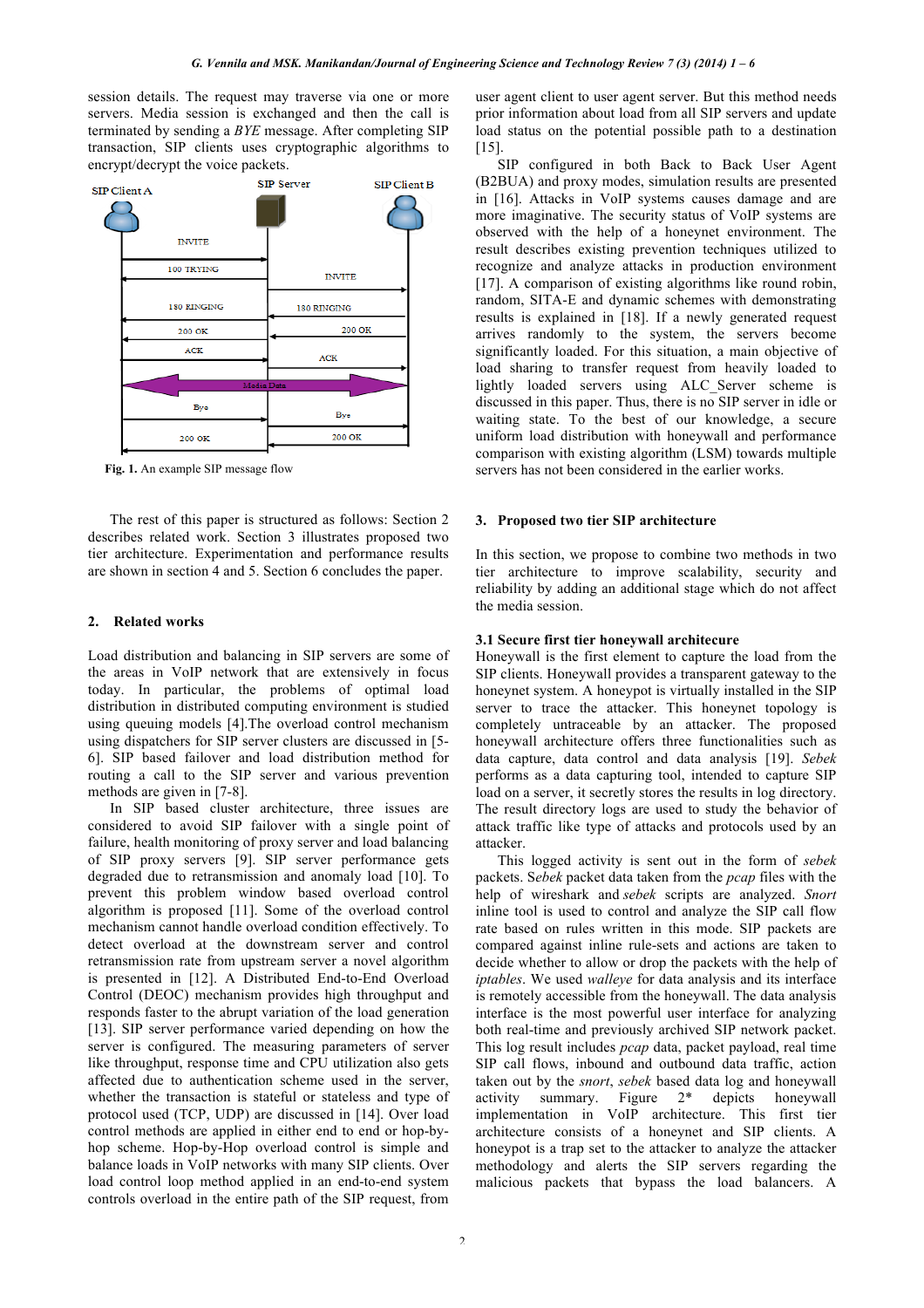Honeynet is a network of honeypots organized in a VoIP environment.



**Fig. 2.** Secure two tier SIP architecture

Here, honeywall is the major contribution for reducing the load towards the load balancer acts like a security wall that prevents the entry of unwanted flooding towards SIP server clusters. This architecture creates a high control and monitoring of all kinds of SIP clients and VoIP network activity.

#### **3.2 Second tier load balancer architecure**

Load balancing is significantly more important due to overload and anomaly traffic. Our load balancer has a choice to select the server during reception of new *INVITE* messages and *Non-INVITE* methods can only be forwarded to the respective servers handling the corresponding session. The implemented ALC Server algorithm dynamically measures server parameters such as capacity, speed, number of active sessions and work assigned to a server based on sending request to a server and then receiving response from the server. To evaluate the health of the server, load balancer always observes response from every SIP server. The SIP server is configured to utilize the proposed algorithm which makes decision to select the server with the least number of active calls and *BYE\_ACK* method to ensure that the load of the active requests are balanced by the server.

In the two tier architecture, SIP clients generates request to the load balancer. Before that, honeywall gateway reduces SIP traffic towards the server and the proposed ALC\_Server algorithm selects a proper SIP server to handle all the incoming requests. Each response from SIP servers at first go through honeywall, then the load balancer, it is then forwarded to the appropriate SIP clients. By monitoring these transactions, the load balancer algorithm computes server completed transactions and updates the work assigned to each SIP server in the network. Figure 3 illustrates the pseudocode and working flow model for the proposed system.

The captured SIP packets from honeywall are forwarded towards the load balancer. If the received session request is a new *INVITE* method, the load balancer assigns it to the new SIP server based on least number of active calls and *BYE\_ACK* method. Otherwise, ALC\_Server scheme forwards the packets to the corresponding servers handling the existing sessions thereby call synchronization before and after the load is achieved. The health of SIP servers are checked using the updation table entries for the SIP request and response methods.



**Fig. 3.** Pseudocode for ALC\_Server algorithm

#### **3.3 Existing algorithm**

LSM method routes a new call towards the SIP server that has least active number of session instead of least active calls. Here, session defines that the each SIP request and responses are initiated by the client and server. The main limitation of this method is that each session has different cost, consumes more resources and takes longer idle period to complete a call [3]. For example, an *INVITE* request takes longer period to complete a call. But the *BYE* request consumes fewer resources and takes short period of time for a call. At the same time existing requests are not forwarded to corresponding handling server. This method automatically achieves less percentage of call completion rate and throughput.

### **4. Experimental test bed**

Figure 4 demonstrates experimental test bed of honeywall with load balancer implementation. The test bed consists of a load balancer algorithm and honeywall implemented in the server, SIPp load generator and OpenSER SIP server. Oprofile tool is used to monitor the CPU profiles, performance and utilization where as Nmon presents all the important tuning information on screen.



**Fig. 4.** Experimental testbed

#### **4.1 Work load generator**

We use open source SIPp traffic generator tool to generate a maximum of 9000 calls/sec**.** It is a XML configurable packet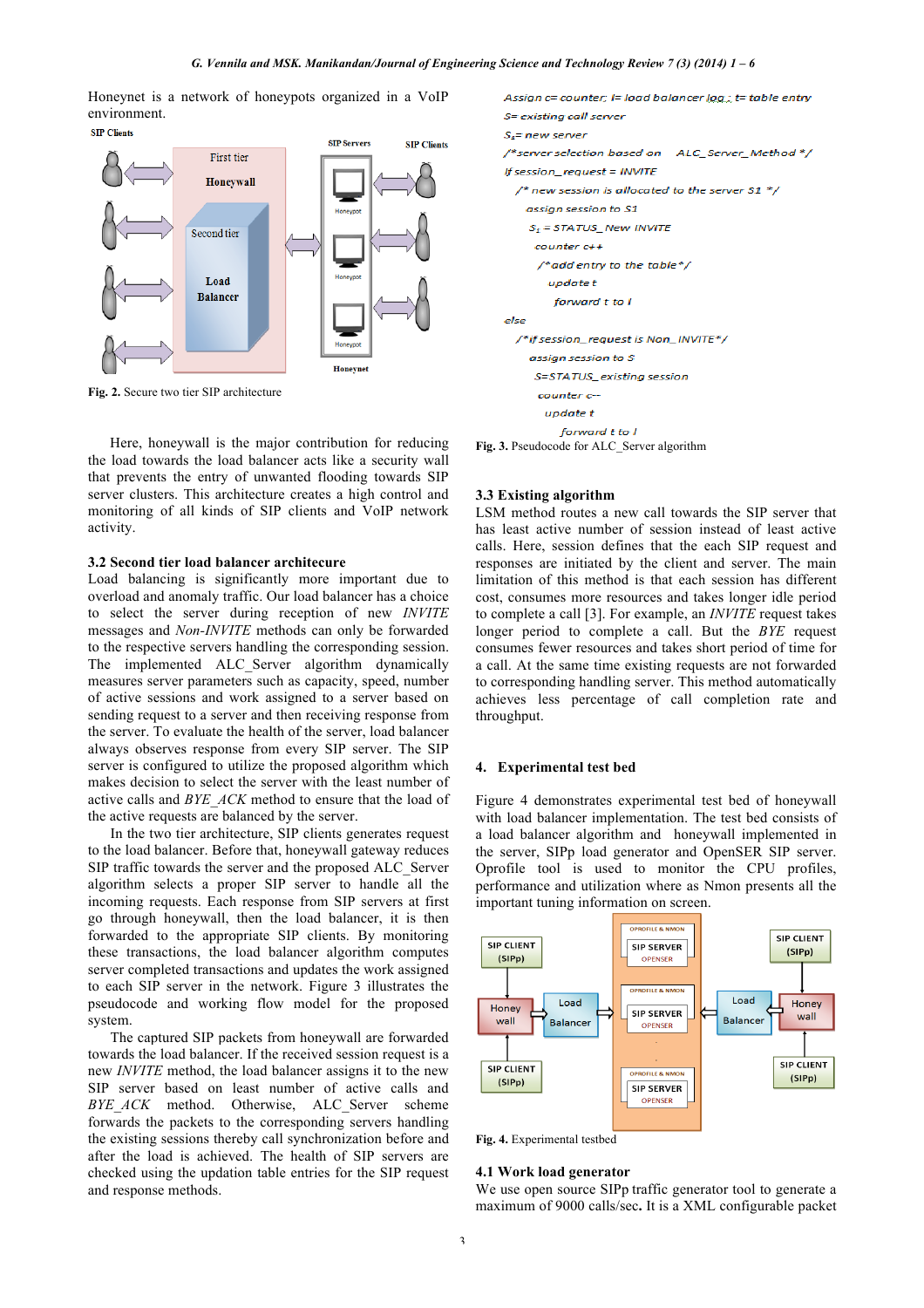generator, composed of event driven architecture. SIPp contain different scenarios like User Agent Client (UAC) and User Agent Server (UAS) which launches multiple calls with *INVITE* and *BYE* methods. We make use of UAC scenario model consisting of an *INVITE* request method in which the OPENSER SIP server responds with *100 TRYING*, *180 RINGING* and *200 OK* response methods. UAC loads are increased every 30 seconds by 10 and with a pause time of 30s to 1 min. After pausing a call to UAC model, the SIP clients immediately sends a *BYE* message to terminate the session. Then the server returns a *200 OK* response code. We implement two architectural methods which include,

- a. Load balancer with honeywall
- b. Load balancer without honeywall

### **4.2 SIP Server**

OPENSER back-end SIP proxy server is installed in redhat linux environment. We use five back-end servers to analyze and evaluate the overall performance of our algorithm. The request rate starts initially with 5 calls per second (cps) and gradually increases every second. After 10 seconds request rate is increased by 50 cps. Network analyser tool (*Wireshark*) analyzes SIP packet flow which is established in client and server machines. Initially, load is distributed uniformly, all SIP clients obtained increased rate of received calls after 1 additional cps until the experimental rate is reach.

### **4.3 Honeywall**

The honeywall is the primary element for entry and exit of VoIP network traffic. The honeywall actively monitors, analyzes and controls the incoming traffic to the load balancer. The main idea of implementing a honeywall is to reduce the workload of the load balancer by eliminating suspicious traffic at the initial stage itself. Honeywall logs provide us evident results of the various kinds of attack, traffic and the techniques used. Honeywall is configured [19] and *Hwctl* control command line is utilized for changing and updating the value of the honeywall variable. In general, Honeywall has three interfaces (*eth 0, 1, 2*); we used interface *eth 2* for handling SIP management traffic. The honeywall then transmits the incoming load to the level II load balancer architecture.

#### **5. Performance Analyses**

In this section, we quantitatively evaluate the performance of proposed two-tier architecture for scalability with security using the experimental testbed.

### **5.1 Throughput**

Throughput is defined as the number of requests completed per second by the SIP server. We compute the maximum throughput of a SIP client node to be  $6804$  cps for honeywall with pause and 6513 cps for honeywall without pauses. Two parameters with and without pauses ensure that ALC\_Server load balancer provides promising results even with uninterrupted overloading of the server.



**Fig. 5.** ALC\_ Server load balancer throughput comparison with offered load towards the server

This is significantly proved from the figure 5 which gives maximum throughput for honeywall without pauses. The same scheme without honeywall provides throughput of about 5620 cps without pause and 5467 cps with pause. The reason behind this drop is because the honeywall limits the incoming floods towards the SIP load balancer according to the proposed rules inside the honeywall to block the incoming load.

#### **5.1.1 Peak throughput**

Figure 6 shows that peak throughput of two different load balancers when increasing number of nodes in the test bed environment.



We implement LSM algorithm in SIP server which achieves maximum peak throughput of 1831 for the 8 nodes. For the same number of nodes ALC\_Server load balancer achieves highest peak throughput of 2632 calls/sec because of that reduced response time is obtained.

#### **5.2 Response time**

Response time is defined as the time duration between when a request (*INVITE/BYE*) is sent and the successful 200 OK is received. For response time calculation y axis is represented in logarithmic scale. Our load generator can produce an aggregate request rate of 9000 cps with respective pauses to ensure that the response time is reduced by limiting the load request by the honeywall. We observed the response time between 3000 to 9000 cps and there was an increase in response time slightly from 3000 cps without pauses when honeywall is used. This shows that reduced response time than the system without honeywall. There is a slight degradation in response times from 4500 cps in without honeywall and pause as shown in figure 7.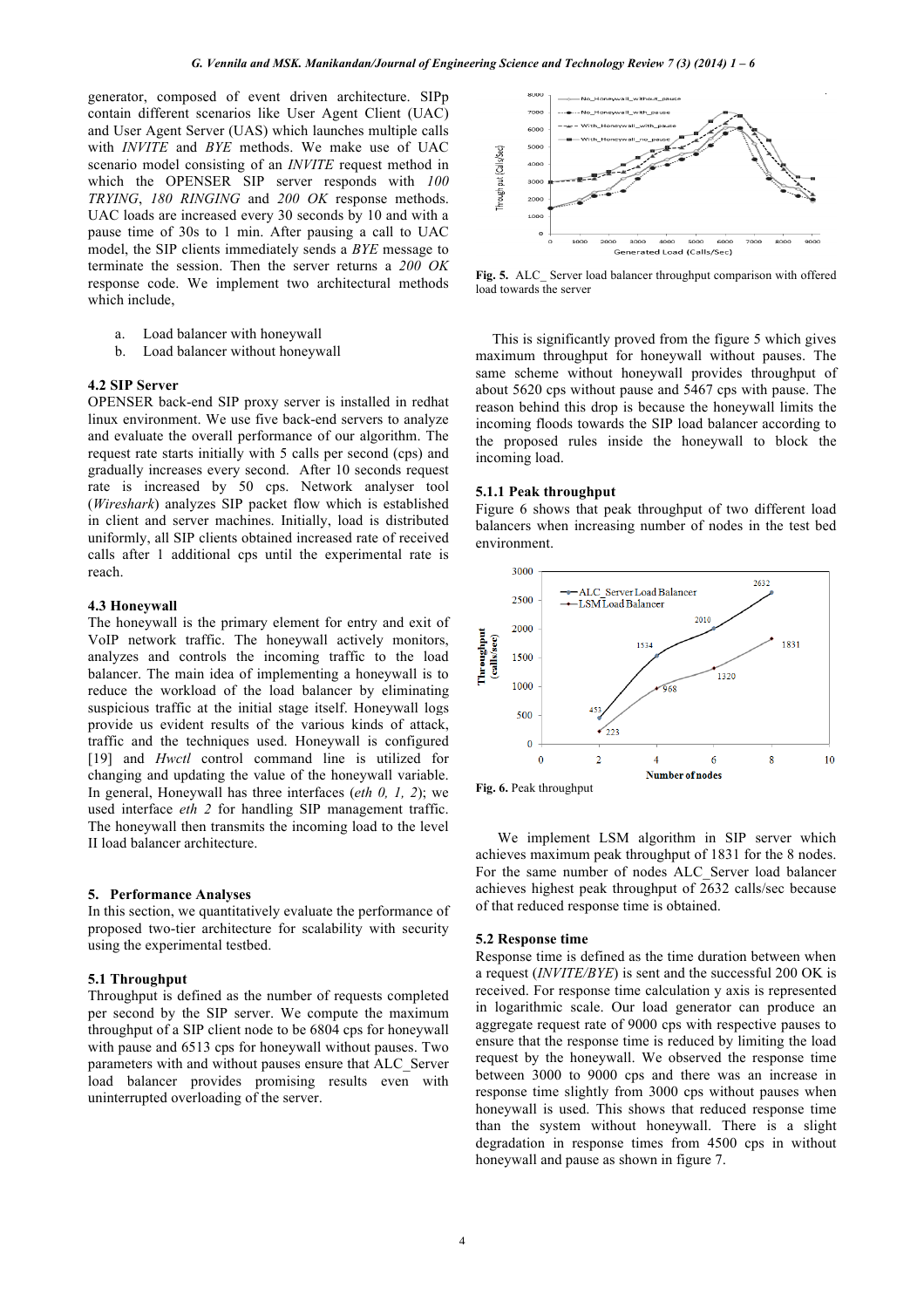

**Fig. 7.** Average response time versus generated load

#### **5.3 CPU Utilization**

A comparative study of different loads carried out in the test bed for CPU utilization is shown in figure 8. The graph shows the percentage level of CPU utilization over different loads. The x-axis represents the load generation (cps), and the y-axis represents the percentage of utilization. We observed a maximum 96.97 % of CPU is utilized around 6000 cps using honeywall without pause when SIP specific servers are used. It is obvious that many servers may be powerful than others and its CPU utilization varies depending on the load and type of request that limits the resources. When the OPENSER SIP server is overloaded, the CPU utilization is close to 100%.



**Fig. 8.** CPU utilization comparison with offered load

#### **5.4 SIP Call completion rate**

From SIP client's perspective, the call completion rate is important. Figure 9 depicts number of calls generated vs



**Fig. 9.** Successful completed SIP calls

The processing time of LSM method varies with SIP call length. Because each SIP calls have different number of transaction and consumes more server resources. So the successful number of call completion rate in LSM is lower than ALC\_server method. Proposed load balancer handles maximum of 570 calls in honeywall implementation, 523 calls without honeywall implementation and 460 calls are completed in LSM method out of 600 calls.

#### **6. Conclusion**

Our proposed two tier architecture of VoIP network evidently increases reliability, security and scalability. The experimental test bed results help in managing the incoming IP traffic and dropping the malicious packets before load distribution across multiple SIP servers. On the other hand our algorithm provides better response time, maximizes throughput and CPU utilization. The dramatic reduction in response time is achieved by ALC\_Server algorithm in the load balancer along with honeywall implementation. Operation of honeywall at the earlier stage greatly reduces the work of the load balancer spending its time in processing and balancing the unwanted malicious flooding packets targeting the SIP server. Thus honeywall with load balancer provides improved efficiency in terms of security and traffic management in a VoIP honeynet environment.

#### **References**

- 1. Schulzrinne, H., and Rosenberg, J., "The Session Initiation Protocol", *IEEE Communication Magazine*, vol.38, pp.134-141, 2000.
- 2. Rosenberg, J., "SIP: Session Initiation Protocol", RFC3261.
- 3. Hongbo Jiang*,* Arun Iyengar*,* Erich Nahum*,* Wolfgang Segmuller, Asser N. Tantawi and Charles P.Wright, "Design, Implementation, and Performance of a Load Balancer for SIP Server Clusters", *IEEE/ACM Transactions on Networking*, vol.20 (4),pp.1190-1202, 2012.
- 4. Kameda, H., Li, J., Kim, C., and Zhang, Y., "Optimal Load Balancing in Distributed Computer Systems", *Springer-Verlag*, vol. 32(2), pp.445- 465, 1997.
- 5. Bryhni, H., Klovning, E., Oivind Kure, "A comparison of load balancing techniques for scalable web servers", *IEEE Network*, vol. 14, 2000.
- 6. Suryanarayanan, K., Christensen, KJ., "Performance evaluation of new methods of automatic redirection for load balancing of apache

servers distributed in the Internet", *International IEEE Conference on Local Computer Networks*, USA, 644-651, 2000.

- 7. Kundan Singh and Henning Schulzrinne "Failover and Load Sharing in SIP Telephony", *Journal of Computer Communications*, vol. 35(5), pp. 927-942, 2007.
- 8. Xu, C., and Lau, F., "Load-Balancing in Parallel Computers", Theory and Practice, Kluwer Academic, 1997.
- 9. Alireza, K., Mehdiagha, S., and Mohammad, G., " Two stage architecture for load balancing and failover in SIP network", *Middle-East Journal of Scientific Research*, vol.6, pp.88-92, 2010.
- 10. Azhari, SV., Homayouni,M., Nemati,H., Enayatizadeh, J., Akbari, A., " Overload control in SIP networks using no explicit feedback: window based approach," *Journal of Computer Communications*, vol.35, pp.1472–1483, 2012.
- 11. Hilt, V., and Widjaja, I., "Controlling overload in networks of SIP servers", *IEEE International Conference on Network Protocols (ICNP 2008)* , pp.83-93,2008.